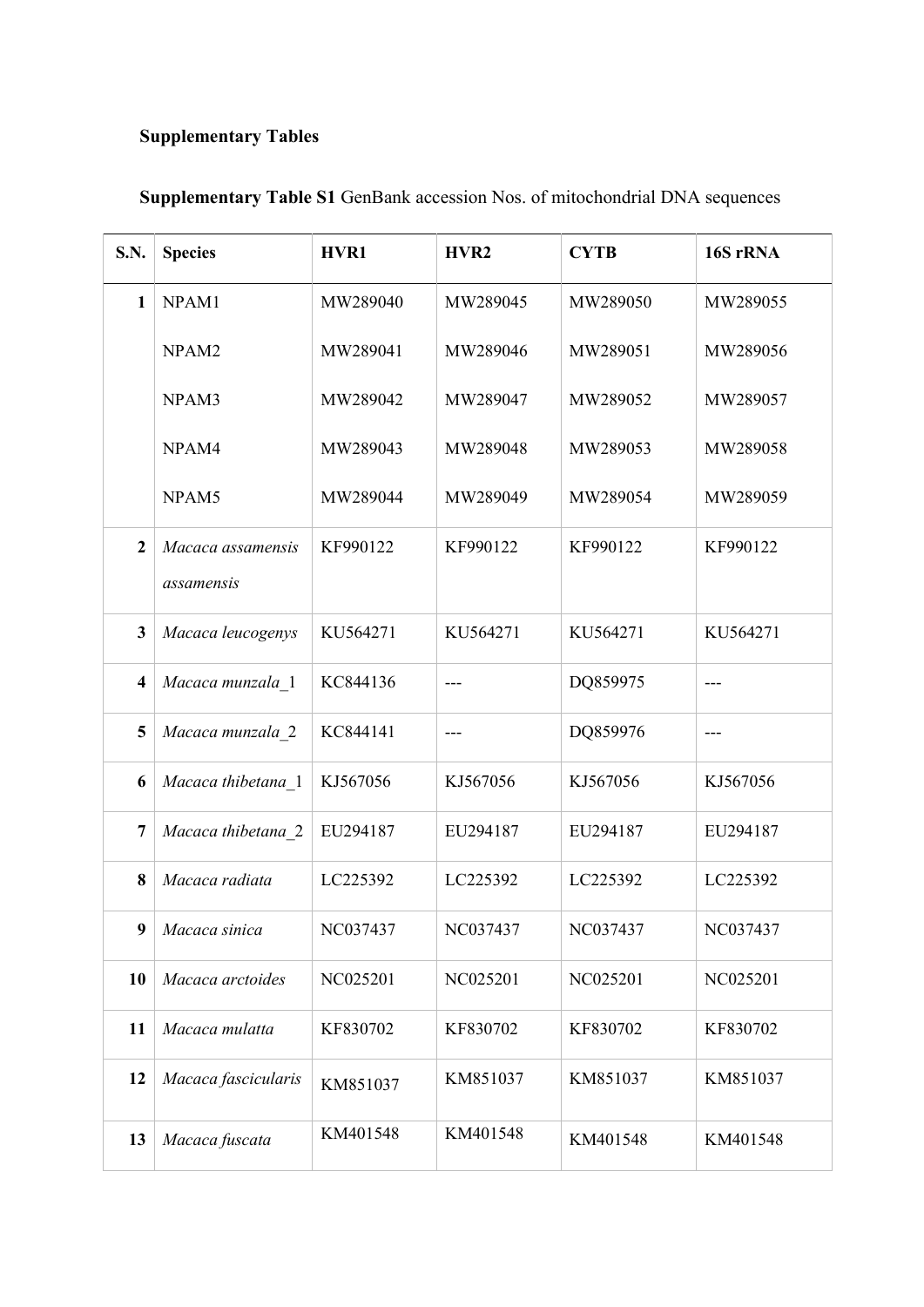| 14 | Macaca silenus    | KM679363 | KM679363 | KM679363 | KM679363 |
|----|-------------------|----------|----------|----------|----------|
| 15 | Macaca leonina    | KP330231 | KP330231 | KP330231 | KP330231 |
| 16 | Macaca hecki      | MT300242 | MT300242 | MT300242 | MT300242 |
| 17 | Macaca nigrescens | MT300236 | MT300236 | MT300236 | MT300236 |
| 18 | Macaca cyclopis   | KM023192 | KM023192 | KM023192 | KM023192 |
| 19 | Macaca nigra      | KP072068 | KP072068 | KP072068 | KP072068 |
| 20 | Macaca maura      | MT300255 | MT300255 | MT300255 | MT300255 |
| 21 | Macaca nemestrina | NC026976 | NC026976 | NC026976 | NC026976 |
| 22 | Macaca tonkeana   | NC025222 | NC025222 | NC025222 | NC025222 |
| 23 | Macaca sylvanus   | KJ567054 | KJ567054 | KJ567054 | KJ567054 |
| 24 | Papio hamadryas   | JX946201 | JX946201 | JX946201 | JX946201 |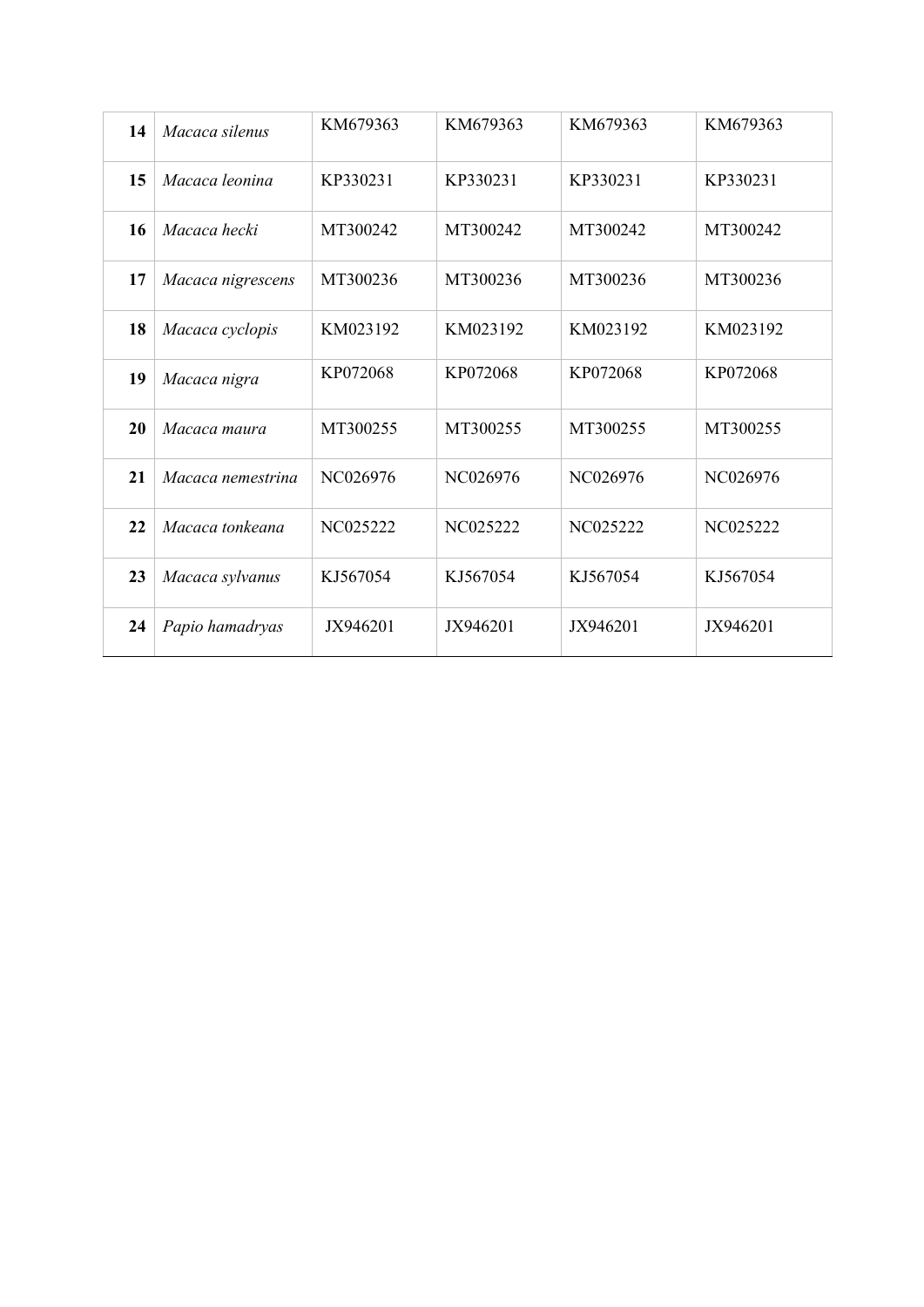| <b>S.N.</b>    | <b>Species</b>                 | <b>TSPY</b> | <b>SRY</b> |
|----------------|--------------------------------|-------------|------------|
| 1              | <b>NPAM</b>                    | MW289061    | MW289060   |
| 2              | Macaca assamensis assamensis 1 | AY224236    | KT356226   |
| $\mathbf{3}$   | Macaca assamensis assamensis 2 | AF284244    | AF284295   |
| $\overline{4}$ | Macaca leucogenys              | MW289063    | MW289062   |
| 5              | Macaca munzala                 | EF222279    |            |
| 6              | Macaca thibetana               | AF284276    | AF284327   |
| 7              | Macaca radiata                 | AF284270    | AF284321   |
| 8              | Macaca sinica                  | AF284233    | AF284284   |
| 9              | Macaca arctoides               | AF284240    | AF284291   |
| 10             | Macaca mulatta India           | AF284258    | AC217136   |
| 11             | Macaca mulatta China           | AF284260    | AF284311   |
| 12             | Macaca fascicularis            | AF284253    | AF284301   |
| 13             | Macaca fuscata                 | AF284255    | AF284305   |
| 14             | Macaca silenus                 | AF284237    | KT356227   |
| 15             | Macaca leonina                 | KT356258    | KT356228   |
| 16             | Macaca hecki                   | AF284256    | AF284307   |
| 17             | Macaca nigrescens              | AF284268    | AF284319   |
| 18             | Macaca cyclopis                | AF284245    | AF284296   |

**Supplementary Table S2** GenBank accession Nos. of Y-chromosomal DNA sequences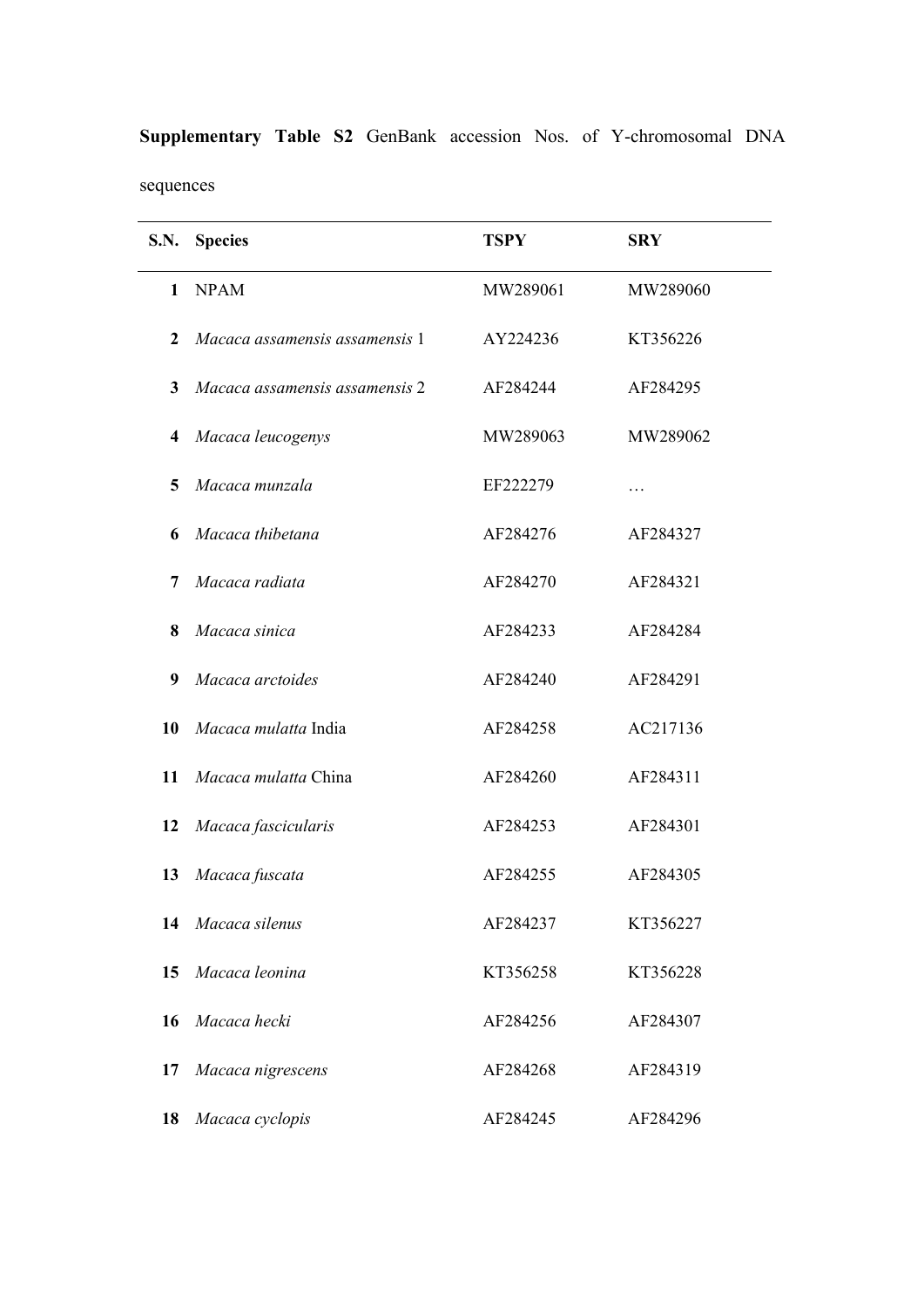| 19        | Macaca ochreata   | AF284269 | AF284320 |
|-----------|-------------------|----------|----------|
| <b>20</b> | Macaca nigra      | AF284267 | AF284318 |
| 21        | Macaca maura      | AF284257 | AF284308 |
| 22        | Macaca nemestrina | AF284238 | AF284289 |
| 23        | Macaca tonkeana   | AF284235 | AF284286 |
| 24        | Macaca sylvanus   | AF425281 | AF284326 |
| 25        | Papio hamadryas   | AF284277 | AF284328 |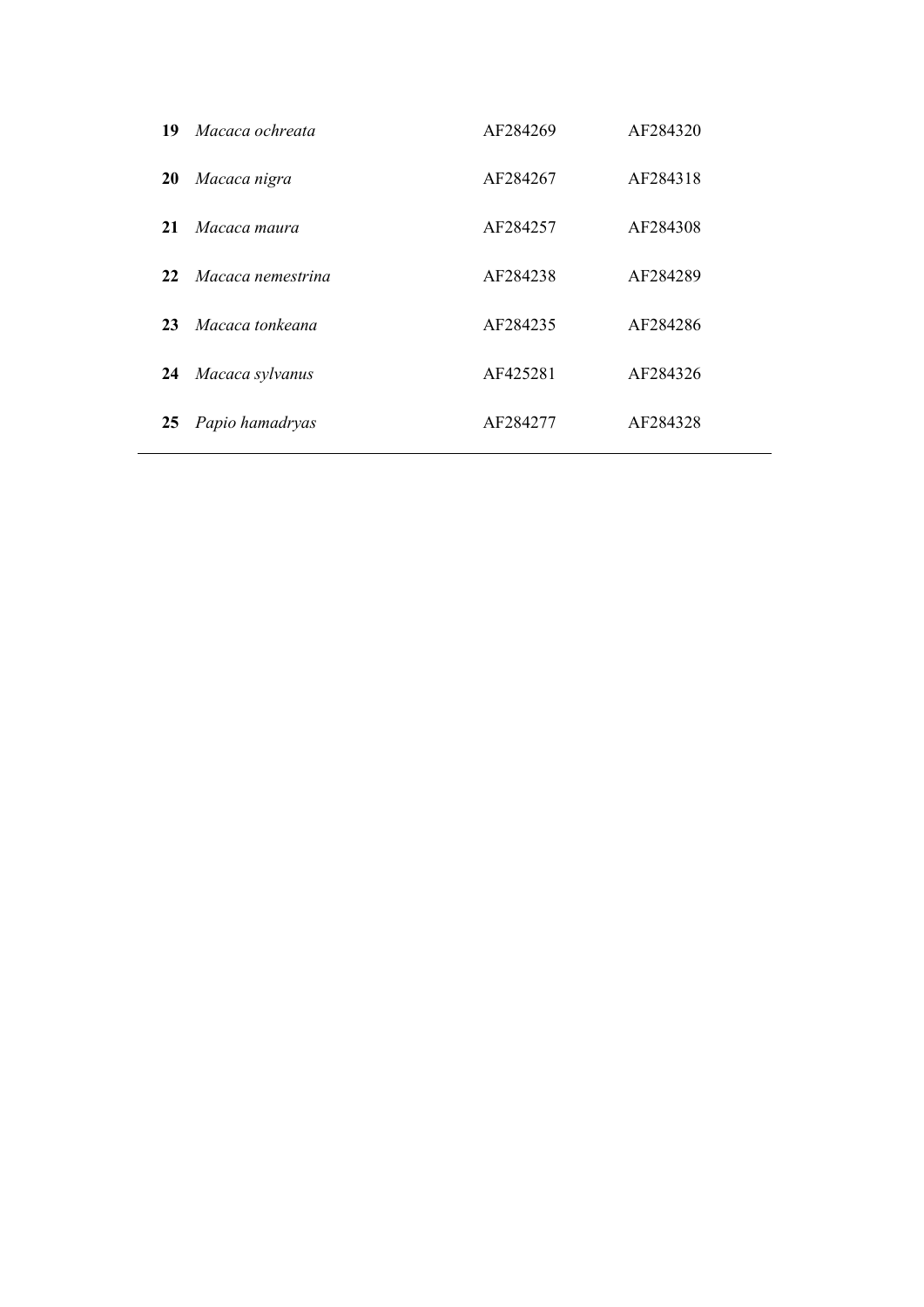**Supplementary Table S3** Partition block and evolutionary model of mitochondrial

DNA data set suggested by PartitionFinder

Best partition schemes according to Greedy algorithm, analysed with BIC

Scheme Name: 4 Scheme lnL: -21202.27757 Scheme AIC: 42606.55514 Scheme AICc: 42612.5726634 Scheme BIC: 43229.5149957 Num params: 101 Num sites: 3526 Num subsets: 5

| S.N.           | Partition        | Best model | $#$ of nucleotides | Remarks |
|----------------|------------------|------------|--------------------|---------|
|                | HVR1             | $HKY + G$  | 493                |         |
| 2              | HVR <sub>2</sub> | $TrN+G$    | 480                |         |
| 3              | CYTB Codon 1     | $TrN+G$    | 1140/3             |         |
| $\overline{4}$ | CYTB Codon 2     | $HKY + G$  | 1140/3             |         |
| 5              | CYTB Codon 3     | $TrN + G$  | 1140/3             |         |
| 6              | 16SrRNA          | $TrN+G$    | 1412               |         |

Scheme Description in PartitionFinder format

Scheme  $4 = (intron1) (intron2)$  (Gene1 pos1, intron3) (Gene1 pos2) (Gene1 pos3);

RaxML-style partition definitions

DNA,  $p1 = 1-493$ 

DNA,  $p2 = 494-974$ 

DNA,  $p3 = 975-2114\sqrt{3}, 2115-3526$